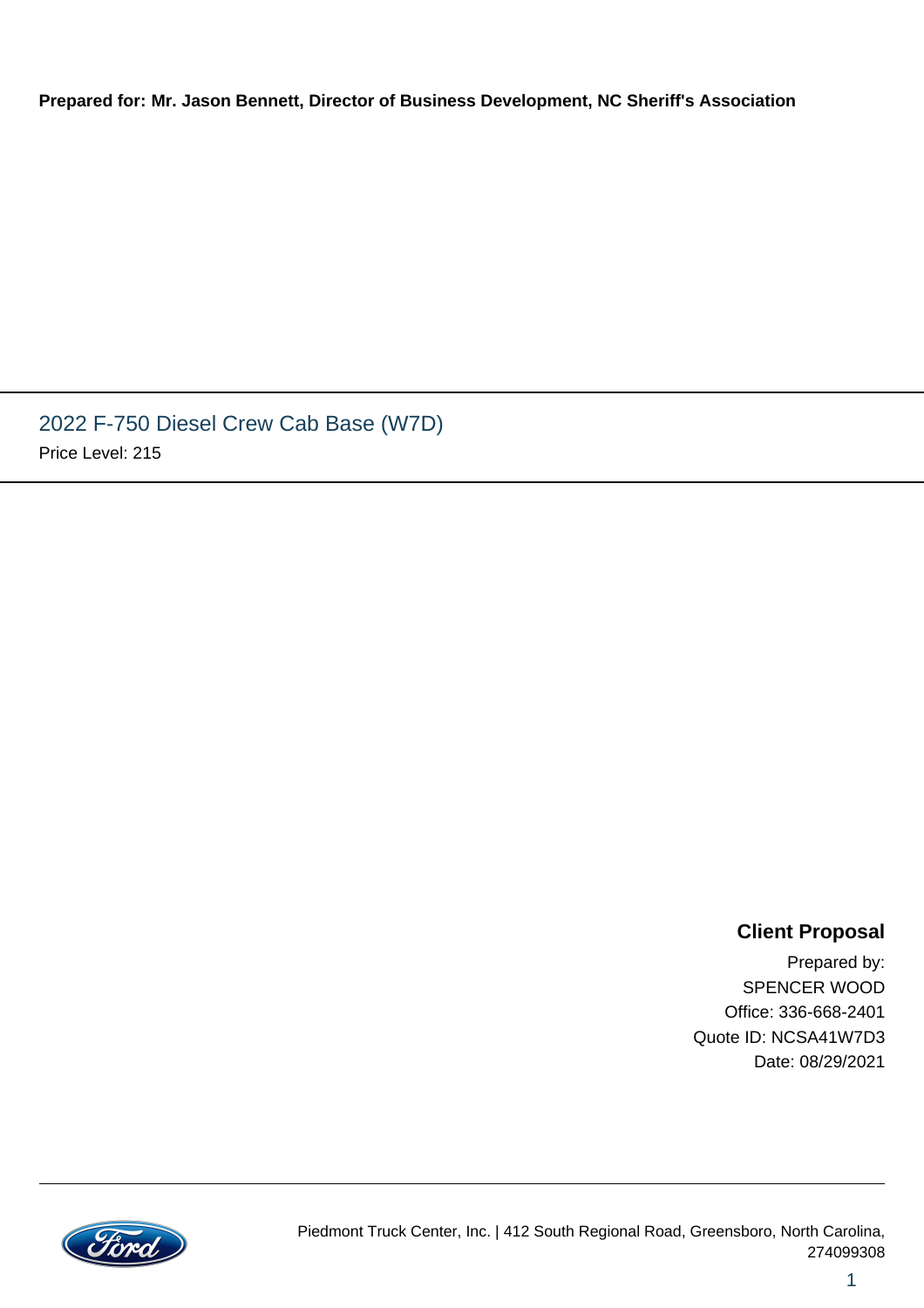Director of Business Development, NC Sheriff's Association



Prepared by: SPENCER WOOD 08/29/2021 Piedmont Truck Center, Inc. | 412 South Regional Road Greensboro North Carolina | 274099308

### 2022 F-750 Diesel Crew Cab Base (W7D)

Price Level: 215 | Quote ID: NCSA41W7D3

### As Configured Vehicle

| <b>Code</b>                     | <b>Description</b>                                                                                                                                    | <b>MSRP</b> |
|---------------------------------|-------------------------------------------------------------------------------------------------------------------------------------------------------|-------------|
| <b>Base Vehicle</b>             |                                                                                                                                                       |             |
| W7D                             | Base Vehicle Price (W7D)                                                                                                                              | \$76,010.00 |
| <b>Engines</b>                  |                                                                                                                                                       |             |
| 99C                             | 6.7L Power Stroke V8 Turbo Diesel -<br>270 HP @ 2400 RPM                                                                                              | <b>STD</b>  |
|                                 | Includes Engine Exhaust Brake and manual regen capability. Torque: 700<br>ft.lbs. $@$ 1500 rpm.                                                       |             |
|                                 | Governed RPM: 3200. Includes CARB clean idle label - may be removed if un-necessary.                                                                  |             |
| 425                             | 50-State Emissions                                                                                                                                    | N/C         |
| <b>Transmissions</b>            |                                                                                                                                                       |             |
| 44G                             | Ford TorqShift HD 6-Speed<br>Automatic - Double Overdrive, less<br>PTO Provision, less Park Pawl                                                      | <b>STD</b>  |
| <b>Front Wheels &amp; Tires</b> |                                                                                                                                                       |             |
| 643                             | Wheels, Front 22.5x8.25 White<br>Powder Coated Steel, 10-Hole<br>(285.75MM BC) hub piloted, flanged nut, metric mount, 8.25 DC rims; with steel hubs. | <b>STD</b>  |
| T <sub>2</sub> B                | Tires, Front Two 11R22.5G<br>Goodyear Fuel Max RSA (497<br>rev/mile)                                                                                  | <b>STD</b>  |
| <b>Rear Wheels &amp; Tires</b>  |                                                                                                                                                       |             |
| 663                             | Wheels, Rear 22.5x8.25 White<br>Powder Coated Steel, 10-Hole<br>(285.75MM BC) hub piloted, flanged nut, metric mount, 8.25 DC rims; with steel hubs.  | <b>STD</b>  |
| R <sub>2</sub> B                | Tires, Rear Four 11R22.5G<br>Goodyear Fuel Max RSA (497<br>rev/mile)                                                                                  | <b>STD</b>  |
| <b>Brakes</b>                   |                                                                                                                                                       |             |
| 67H                             | Hydraulic Brake System - Bosch<br>HydroMax w/Traction Control                                                                                         | <b>STD</b>  |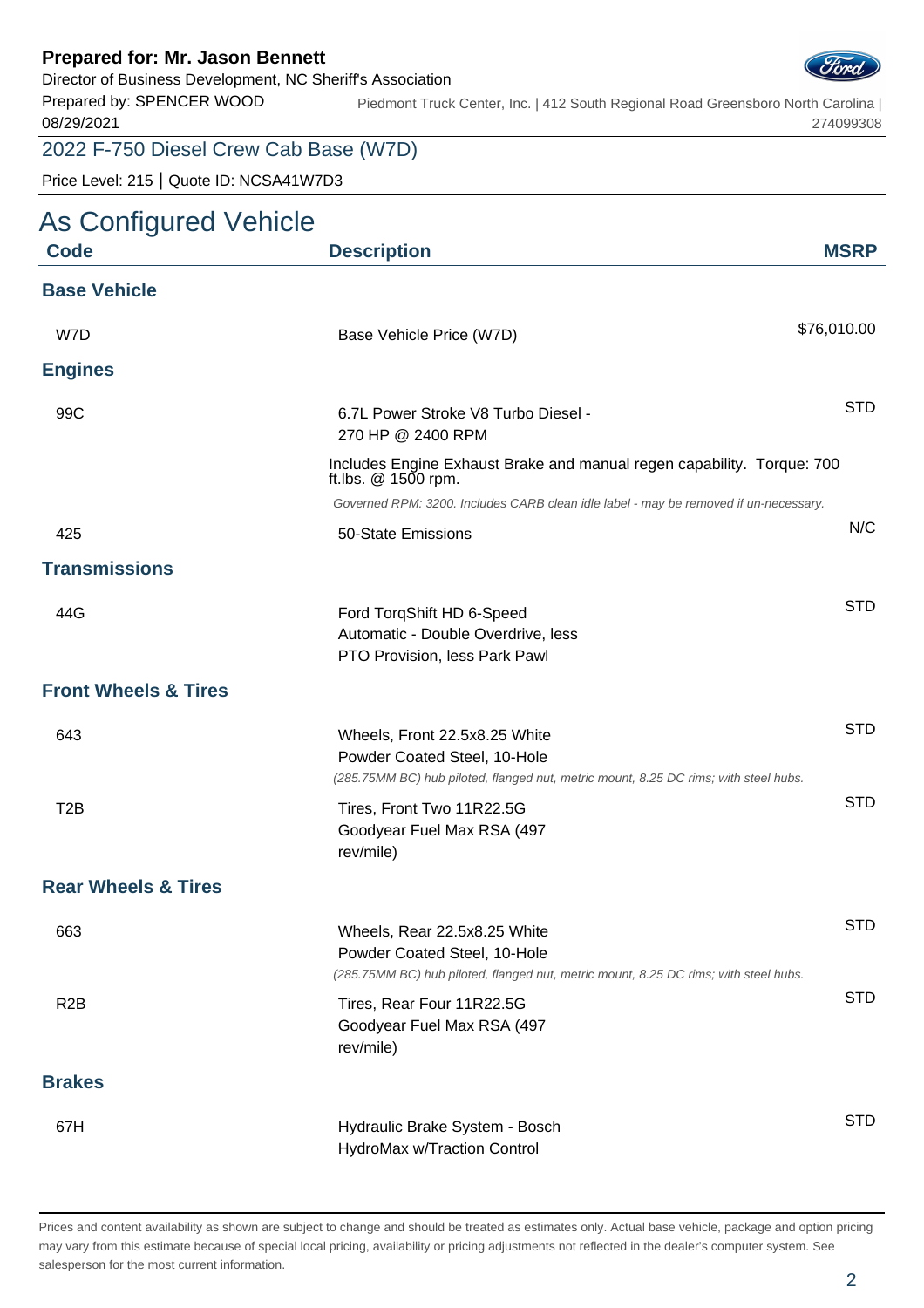Director of Business Development, NC Sheriff's Association

Prepared by: SPENCER WOOD 08/29/2021 Piedmont Truck Center, Inc. | 412 South Regional Road Greensboro North Carolina | 274099308

### 2022 F-750 Diesel Crew Cab Base (W7D)

Price Level: 215 | Quote ID: NCSA41W7D3

# As Configured Vehicle (cont'd)

| Code                             | <b>Description</b>                                                                                                                                                                                                                | <b>MSRP</b> |
|----------------------------------|-----------------------------------------------------------------------------------------------------------------------------------------------------------------------------------------------------------------------------------|-------------|
|                                  | Full power with automatic adjustment, 4-channel ABS antilock brake system. Includes 12" x 3"<br>(Bosch) DSSA type rear axle mounted parking brake, Orscheln lever control, right of driver and<br>hand operated park brake lever. |             |
| <b>Front Axle and Suspension</b> |                                                                                                                                                                                                                                   |             |
| 43N                              | 10,000 lb. Cap. Non-Driving - Dana<br>E-1002l - I-Beam Type                                                                                                                                                                       | <b>STD</b>  |
| 61C                              | Taper-Leaf Springs, Parabolic -<br>10,000 lb. Cap<br>2-leaf, 62" x 3.15". Also includes, standard duty, dual, double acting shock absorbers.                                                                                      | <b>STD</b>  |
| <b>Rear Axle and Suspension</b>  |                                                                                                                                                                                                                                   |             |
| 475                              | 21,000 lb. Single Reduction - Open -<br>Dana / Spicer 21060S<br>NOTE: When specifying an axle ratio, check performance guidelines for startability and gradeability.                                                              | <b>STD</b>  |
| 68P                              | Multi-Leaf Springs - 21,000 lb. Cap<br>11-leaf. Includes 2,000 lb auxiliary springs for load stabilization.                                                                                                                       | <b>STD</b>  |
| X <sub>6</sub> D                 | 6.50 Axle Ratio                                                                                                                                                                                                                   | N/C         |
| <b>Wheelbase</b>                 |                                                                                                                                                                                                                                   |             |
| 182WB                            | 182" Wheelbase/72" CA/49" AF/270"<br>OAL                                                                                                                                                                                          | <b>STD</b>  |
| <b>Frame</b>                     |                                                                                                                                                                                                                                   |             |
| 535                              | Single Channel - Straight 'C' 15.14<br>SM, 80,000 PSI                                                                                                                                                                             | <b>STD</b>  |
|                                  | 1,211,200 RBM. High strength low alloy steel. 10.250" x 3.092" x 0.375" (260.4mm x 78.5mm x<br>$9.5mm$ ).<br>Includes:<br>- GVWR Limit: 37,000 lbs.                                                                               |             |
| <b>Exhaust</b>                   |                                                                                                                                                                                                                                   |             |
| 91G                              | Under Cab, Right Side Outlet,<br>Switchback-Style<br>Single, horizontal muffler, right side, under cab, outside of frame rail with rear discharge.                                                                                | <b>STD</b>  |
| <b>Fuel Tanks</b>                |                                                                                                                                                                                                                                   |             |
| 65E                              | Fuel Tank - LH 65 Gallon<br>Rectangular - Aluminum                                                                                                                                                                                | <b>STD</b>  |

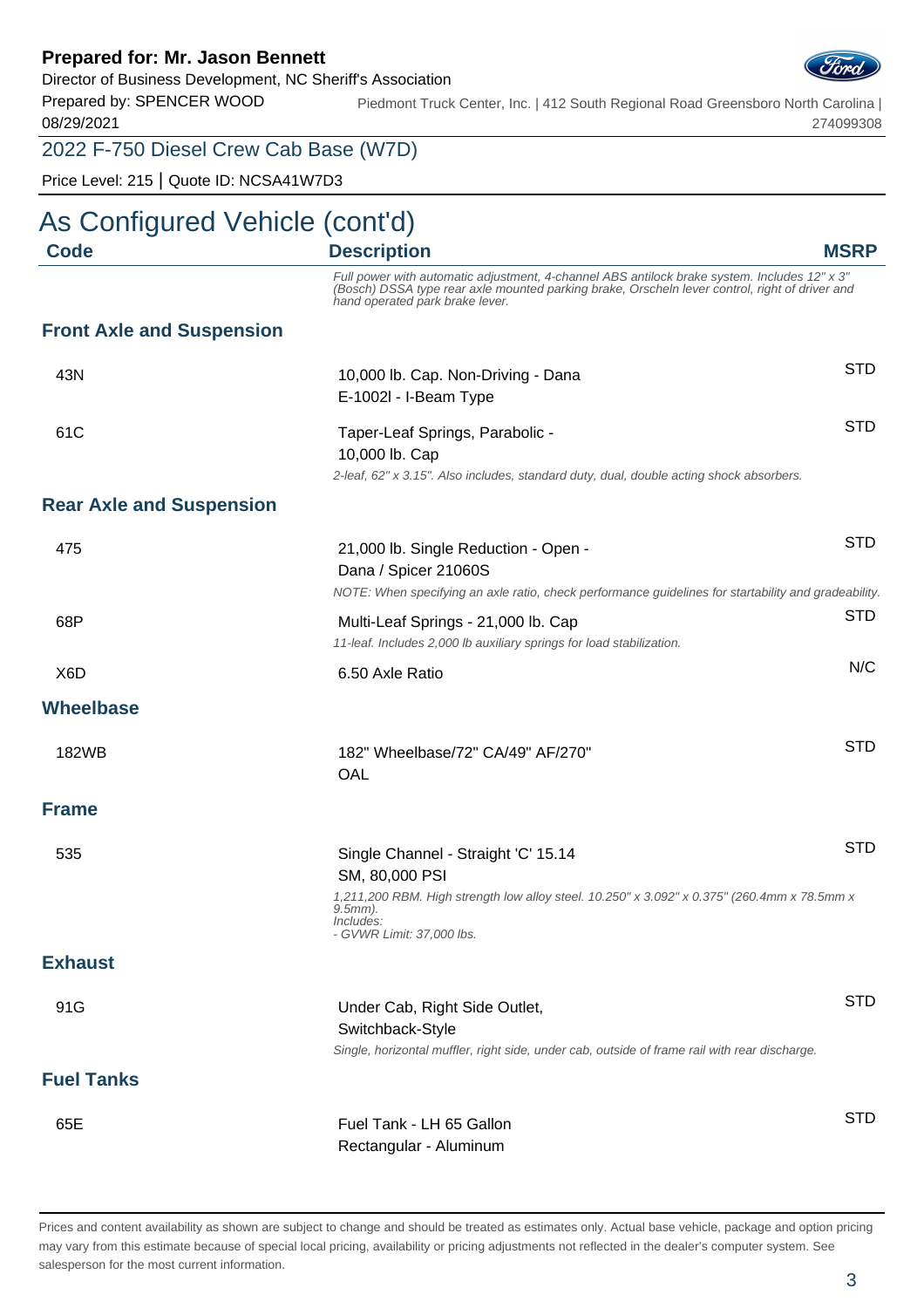Director of Business Development, NC Sheriff's Association

Prepared by: SPENCER WOOD 08/29/2021 Piedmont Truck Center, Inc. | 412 South Regional Road Greensboro North Carolina | 274099308

### 2022 F-750 Diesel Crew Cab Base (W7D)

Price Level: 215 | Quote ID: NCSA41W7D3

**Cab Exterior**

# As Configured Vehicle (cont'd)

| <b>Code</b>                              | <b>Description</b>                                                                                                                                                                                                                                                                                                                                                                                                                                                                                                                                                                                                                                                                                                                                                                                                                                                                                                                                                                                                                                                                                                                                                    | <b>MSRP</b> |
|------------------------------------------|-----------------------------------------------------------------------------------------------------------------------------------------------------------------------------------------------------------------------------------------------------------------------------------------------------------------------------------------------------------------------------------------------------------------------------------------------------------------------------------------------------------------------------------------------------------------------------------------------------------------------------------------------------------------------------------------------------------------------------------------------------------------------------------------------------------------------------------------------------------------------------------------------------------------------------------------------------------------------------------------------------------------------------------------------------------------------------------------------------------------------------------------------------------------------|-------------|
| 12                                       | 12 Gal. Single Tank Fuel Fill.<br>Mandatory Charge Applied, Based<br>On Tank Selection                                                                                                                                                                                                                                                                                                                                                                                                                                                                                                                                                                                                                                                                                                                                                                                                                                                                                                                                                                                                                                                                                | \$0.00      |
| <b>Electrical / Alternator / Battery</b> |                                                                                                                                                                                                                                                                                                                                                                                                                                                                                                                                                                                                                                                                                                                                                                                                                                                                                                                                                                                                                                                                                                                                                                       |             |
| <b>STDALT</b>                            | Extra Heavy Duty Alternator - 12-Volt,<br>200 Amp Denso SC5                                                                                                                                                                                                                                                                                                                                                                                                                                                                                                                                                                                                                                                                                                                                                                                                                                                                                                                                                                                                                                                                                                           | Included    |
| <b>STDBAT</b>                            | Battery - Two 750 CCA, 1500 Total,<br>Includes Steel Battery Box<br>12 Volt, Motorcraft.                                                                                                                                                                                                                                                                                                                                                                                                                                                                                                                                                                                                                                                                                                                                                                                                                                                                                                                                                                                                                                                                              | <b>STD</b>  |
| <b>Seats</b>                             |                                                                                                                                                                                                                                                                                                                                                                                                                                                                                                                                                                                                                                                                                                                                                                                                                                                                                                                                                                                                                                                                                                                                                                       |             |
| 88A                                      | 30/0/30 Fixed Driver & Fixed<br>Passenger w/Consolette - Vinyl                                                                                                                                                                                                                                                                                                                                                                                                                                                                                                                                                                                                                                                                                                                                                                                                                                                                                                                                                                                                                                                                                                        | <b>STD</b>  |
| 87C                                      | 60/40 Rear Bench Seat w/Flip-Up<br><b>Cushion and Fold-Down Back</b><br>Trim will match selected driver seat material.                                                                                                                                                                                                                                                                                                                                                                                                                                                                                                                                                                                                                                                                                                                                                                                                                                                                                                                                                                                                                                                | <b>STD</b>  |
| <b>Cab Interior</b>                      |                                                                                                                                                                                                                                                                                                                                                                                                                                                                                                                                                                                                                                                                                                                                                                                                                                                                                                                                                                                                                                                                                                                                                                       |             |
| 600A                                     | Preferred Equipment Package 600A<br>Includes:<br>- Bumper, Front - Black, Full Width<br>- Wheel Seals, Front - Oil lubricated, SKF ScotSeal PlusXL Seals<br>- Wheel Seals, Rear - Oil lubricated, SKF ScotSeal PlusXL Seals<br>- Manual Regen Initiation - Driver Interface in Message Center<br>- Engine Exhaust Brake<br>- Extra Heavy Duty Alternator - 12-Volt, 200 Amp Denso SC5<br>- Painted Grille - Plastic<br>- Lights - Roof Marker/Clearance - Amber Lenses, 5 Lights<br>- Tow Hooks, Front (2) - Frame-Mounted, Painted Black<br>- Four Body Builder Switches - Mounted in Center Instrument Panel<br>With connector access located in engine compartment. Amperages vary by switch: 10, 15, 25, 25.<br>- Floor Covering - Black Vinyl<br>- Intelligent Oil Life Monitor<br>- Steering Column - Tilt / Telescoping<br>- Steering Wheel - Black PVC w/Integral Cruise Control Switches, includes Audio Controls<br>- Body Builder Wiring - At Back of Cab, Combined<br>Includes sealed connectors for 2 ground circuits, with combined left/stop, combined right/stop,<br>park lamps, back up lamps. Also includes 2 additional pass through wires to cab. | N/C         |
| 588                                      | Radio: AM/FM Stereo w/2 Speakers,<br>USB input, Clock Display and<br><b>Bluetooth</b>                                                                                                                                                                                                                                                                                                                                                                                                                                                                                                                                                                                                                                                                                                                                                                                                                                                                                                                                                                                                                                                                                 | <b>STD</b>  |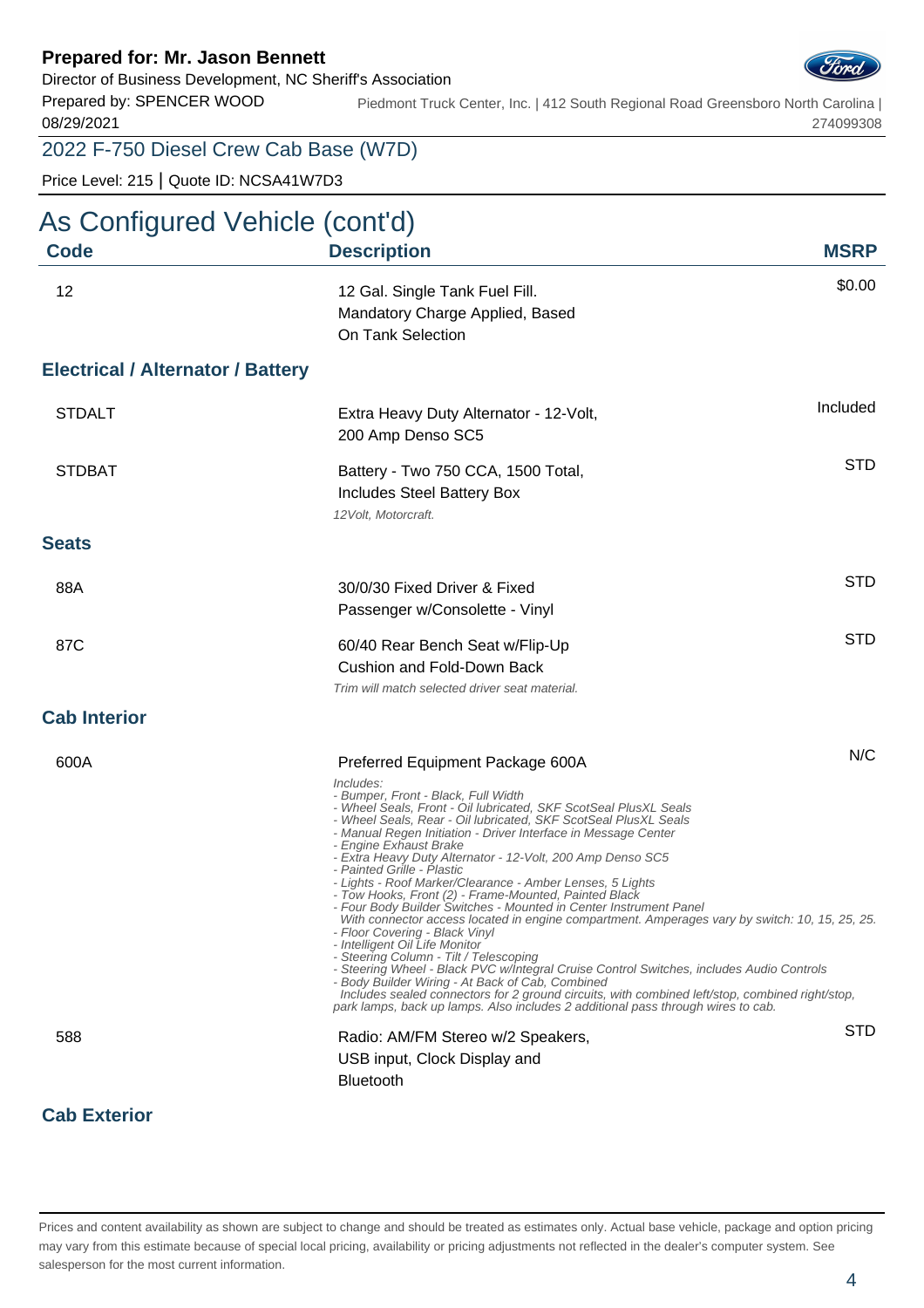Director of Business Development, NC Sheriff's Association



Prepared by: SPENCER WOOD 08/29/2021 Piedmont Truck Center, Inc. | 412 South Regional Road Greensboro North Carolina | 274099308

### 2022 F-750 Diesel Crew Cab Base (W7D)

Price Level: 215 | Quote ID: NCSA41W7D3

# As Configured Vehicle (cont'd)

| <b>Code</b>               | <b>Description</b>                                                                                                      | <b>MSRP</b> |
|---------------------------|-------------------------------------------------------------------------------------------------------------------------|-------------|
| 54H                       | Mirrors, Dual - Rectangular, XL2020 -<br>96" Width<br>Integral spot mirror, sail type, manual fold, solid black finish. | <b>STD</b>  |
| <b>Miscellaneous</b>      |                                                                                                                         |             |
| <b>PAINT</b>              | Paint Type - Environmentally<br>Friendly, "3 - Wet System"                                                              | <b>STD</b>  |
| <b>Interior Color</b>     |                                                                                                                         |             |
| $E_0$ 1                   | Gray                                                                                                                    | N/C         |
| <b>Exterior Color</b>     |                                                                                                                         |             |
| YZ_01                     | <b>Oxford White</b>                                                                                                     | N/C         |
| <b>SUBTOTAL</b>           |                                                                                                                         | \$76,010.00 |
| <b>Destination Charge</b> |                                                                                                                         | \$2,095.00  |
| <b>TOTAL</b>              |                                                                                                                         | \$78,105.00 |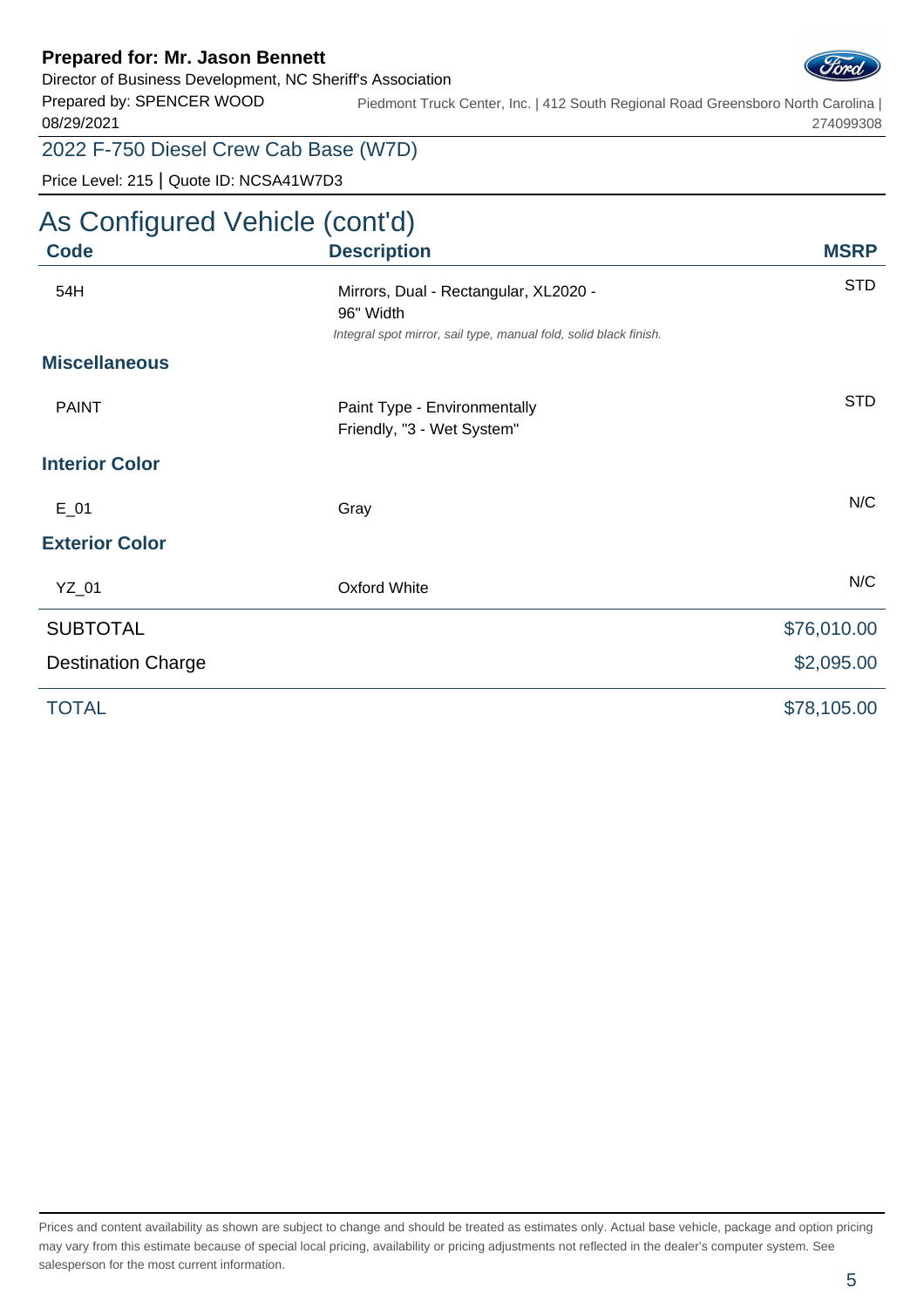Director of Business Development, NC Sheriff's Association

Prepared by: SPENCER WOOD 08/29/2021 Piedmont Truck Center, Inc. | 412 South Regional Road Greensboro North Carolina | 274099308

2022 F-750 Diesel Crew Cab Base (W7D)

Price Level: 215 | Quote ID: NCSA41W7D3

# Selected Equip & Specs

#### **Dimensions**

• Exterior length: 270.0" • Cab to axle: 72.0" • Exterior width: 96.7" • Exterior height: 94.3" • Wheelbase: 182.0" • Front track: 83.8" • Rear track: 72.6" • Rear tire outside width: 96.0" • Front legroom: 41.4" • Rear legroom: 42.1" • Front headroom: 40.7" • Rear headroom: 40.8" • Front hiproom: 67.6" • Rear hiproom: 67.6" • Front shoulder room: 68.0" • Rear shoulder room: 68.0"

#### **Powertrain**

• 270hp 6.7L OHV 32 valve intercooled turbo V-8 engine with diesel direct injection • Recommended fuel : diesel • federal • 6 speed automatic transmission with overdrive • Rear-wheel drive • Fuel Economy Cty: N/A • Fuel Economy Highway: N/A • 65.0 gal. rectangular Left front fuel tank • Fuel/water separator • Standard rear differential • Right mounted horizontal muffler • Right mounted horizontal tailpipe

#### **Suspension/Handling**

• Front non-independent leaf spring suspension • Rear rigid axle leaf spring suspension • Hydraulic power-assist recirculating ball Steering • Front and rear 22.5 x 8.25 wheels • 11.0R22.5 AS front and rear tires • Dual rear wheels • Rubber auxiliary rear springs

#### **Body Exterior**

• 4 doors • Conventional left rear passenger • Conventional right rear passenger • Driver and passenger , manual folding door mirrors • Black door mirrors • Black bumpers • Side steps • Clearcoat paint • Straight front bumper ends • Hood mounted grille • Front and rear 22.5 x 8.25 white steel wheels with 10 wheel studs • 2 front tow hook(s)

#### **Convenience**

• Manual air conditioning • Cruise control with steering wheel controls • Manual windows • Manual door locks • Manual tilt steering wheel • Manual telescopic steering wheel • Wireless phone connectivity • Front cupholders • Passenger visor mirror • Dual electric horn • Automatic gearshift steering column lever • Upfitter switches

#### **Seats and Trim**

• Seating capacity of 5 • Fixed driver seat • Fixed passenger seat • Driver and passenger armrests • 60-40 folding rear split-bench seat • Bucket driver seat, Bucket passenger seat • Driver seat folding back, passenger seat fixed back • Low back seats • Driver seat with 4 way direction control, passenger seat with 2 way direction control • Manual fore/aft seats

#### **Entertainment Features**

• AM/FM stereo radio • Auxiliary audio input • Steering wheel mounted radio controls • 2 speakers • Streaming audio • Fixed antenna

#### **Lighting, Visibility and Instrumentation**

• Halogen aero-composite headlights • Delay-off headlights • Auto on/off headlights • Variable intermittent front windshield wipers • Speed sensitive wipers • Light tinted windows • Rear reading lights • Tachometer • Oil pressure gauge • Oil temperature gauge • Trip computer • Trip odometer • RNDM

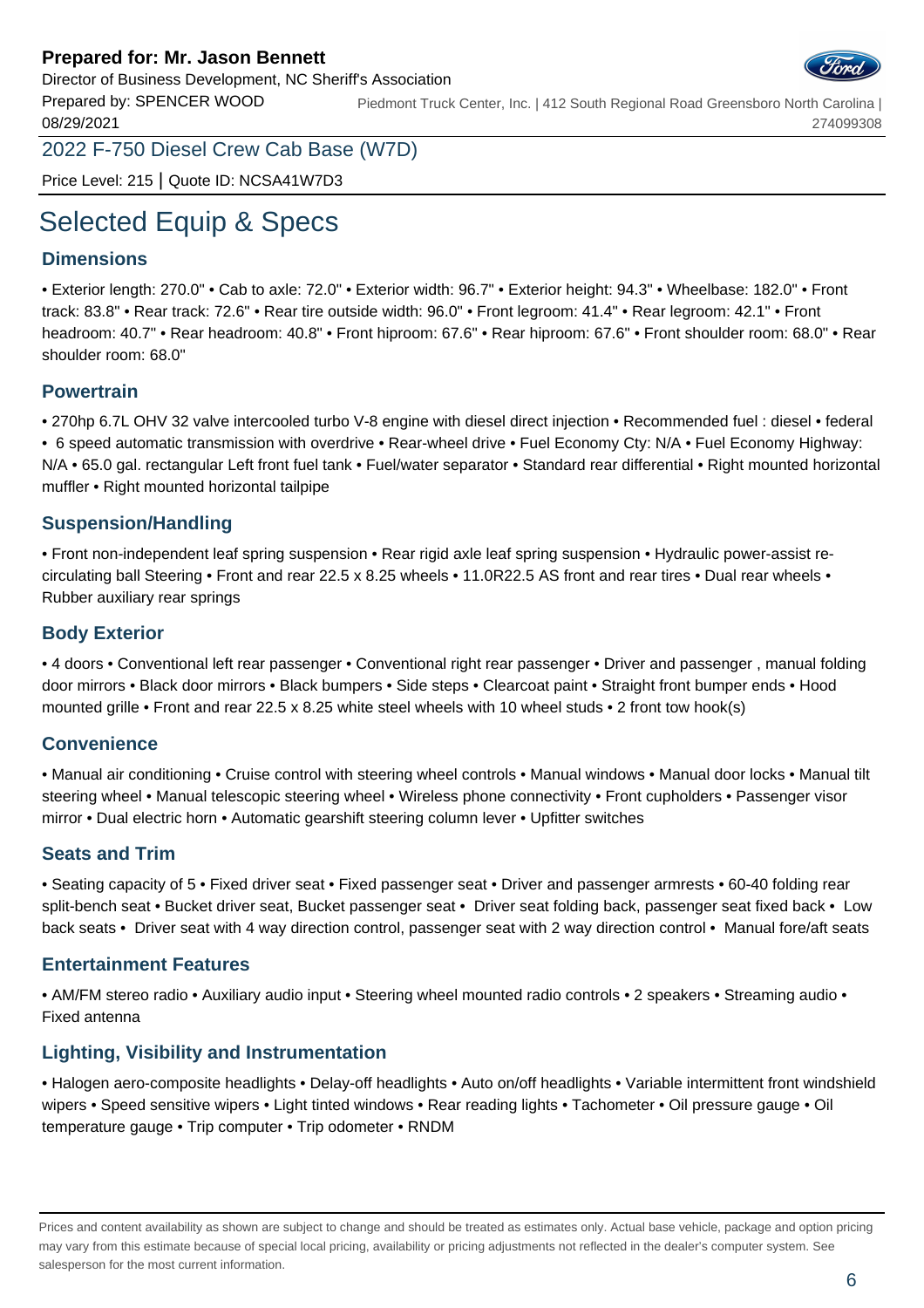Director of Business Development, NC Sheriff's Association

Prepared by: SPENCER WOOD 08/29/2021 Piedmont Truck Center, Inc. | 412 South Regional Road Greensboro North Carolina | 274099308

2022 F-750 Diesel Crew Cab Base (W7D)

Price Level: 215 | Quote ID: NCSA41W7D3

# Selected Equip & Specs (cont'd)

### **Safety and Security**

• 4-wheel ABS brakes • Hill hold control • Hydraulic disc brakes • ABS traction control • Manual door locks • With stolen vehicle tracking system

#### **Dimensions**

#### General Weights

| <b>Front Weights</b>                                                                                                                                                                                                                                                                          |                                                                                                                                   | 10,000 lbs.     |
|-----------------------------------------------------------------------------------------------------------------------------------------------------------------------------------------------------------------------------------------------------------------------------------------------|-----------------------------------------------------------------------------------------------------------------------------------|-----------------|
| Front spring rating <b>Exercise 2008</b> Loss 2009 Loss 2010 2010 2011 2012 2013                                                                                                                                                                                                              |                                                                                                                                   |                 |
| <b>Rear Weights</b>                                                                                                                                                                                                                                                                           |                                                                                                                                   |                 |
| Rear curb weight <b>Rear curb</b> weight <b>Rear curb</b> weight<br>Rear spring rating <b>Constitution Constructs</b> 21,000 lbs.                                                                                                                                                             | Rear axle capacity and all all all 21,000 lbs.<br>Rear tire/wheel capacity 23,360 lbs.                                            |                 |
| <b>Fuel Tank type</b>                                                                                                                                                                                                                                                                         |                                                                                                                                   |                 |
| Left front Fuel tank capacity 65.01 gal.                                                                                                                                                                                                                                                      |                                                                                                                                   |                 |
| <b>Front Frame</b>                                                                                                                                                                                                                                                                            |                                                                                                                                   |                 |
| 35 "                                                                                                                                                                                                                                                                                          |                                                                                                                                   | 37"             |
| <b>Rear Frame</b>                                                                                                                                                                                                                                                                             |                                                                                                                                   |                 |
| Height loaded Material Account 2004 36 "                                                                                                                                                                                                                                                      |                                                                                                                                   | 38 "            |
| <b>Powertrain</b>                                                                                                                                                                                                                                                                             |                                                                                                                                   |                 |
| <b>Engine Type</b>                                                                                                                                                                                                                                                                            |                                                                                                                                   |                 |
| Iron<br>Block material manufacture and continuous and continuous<br>Head material entrancement and all all Aluminum<br>Injection <b>Manufation</b> Diesel direct injection<br>Orientation <b>Constitution Constitution Constitution</b><br>Forced induction <b>Exercise Intercooled turbo</b> | Ignition Compression<br>Recommended fuel Manuscript Manuscript Diesel<br>Valvetrain Material Account of the United States and DHV | $V-8$<br>6.7L   |
| <b>Engine Spec</b>                                                                                                                                                                                                                                                                            |                                                                                                                                   |                 |
| 3.90"<br>Displacement 2000 and 2000 and 2000 and 2000 cu.in.                                                                                                                                                                                                                                  | Compression ratio                                                                                                                 | 16.2:1<br>4.25" |
| <b>Engine Power</b>                                                                                                                                                                                                                                                                           |                                                                                                                                   |                 |
| Output 270 HP @ 2,400 RPM<br>3,200                                                                                                                                                                                                                                                            | Torque 700 ft.-lb @ 1,500 RPM                                                                                                     |                 |
|                                                                                                                                                                                                                                                                                               |                                                                                                                                   |                 |

Prices and content availability as shown are subject to change and should be treated as estimates only. Actual base vehicle, package and option pricing

may vary from this estimate because of special local pricing, availability or pricing adjustments not reflected in the dealer's computer system. See salesperson for the most current information.

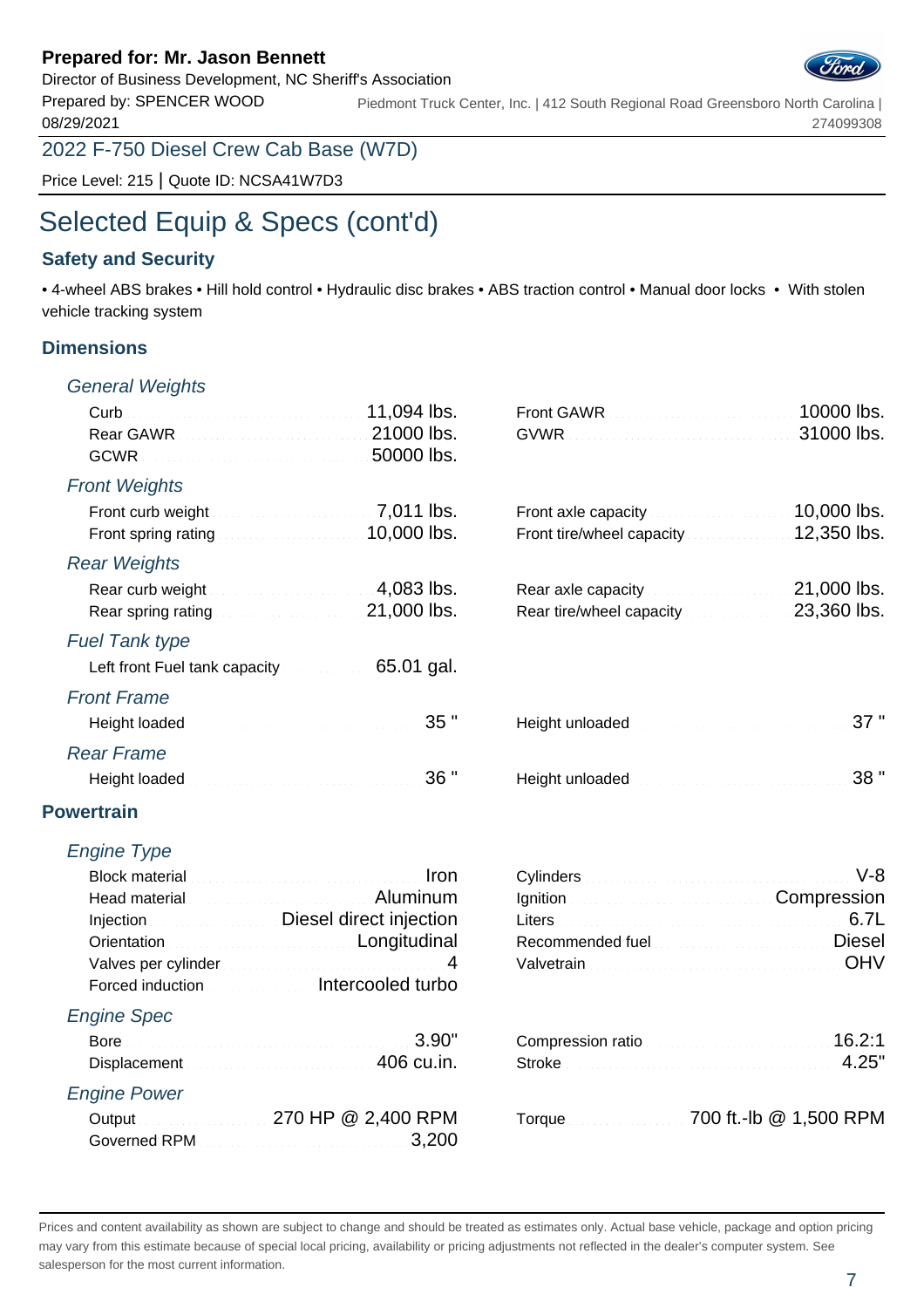Director of Business Development, NC Sheriff's Association

Prepared by: SPENCER WOOD 08/29/2021 Piedmont Truck Center, Inc. | 412 South Regional Road Greensboro North Carolina | 274099308

2022 F-750 Diesel Crew Cab Base (W7D)

Price Level: 215 | Quote ID: NCSA41W7D3

# Selected Equip & Specs (cont'd)

### **Alternator** Type HD Amps 200 **Battery** Cold cranking amps 1,500 Location Forward rights and Forward rights and rights and  $1,500$ Step explores the Nesterland Type of Type  $\overline{y}$ **Transmission** Electronic control Communication Control Yes Overdrive **Yes** Type **Automatic Automatic** Transmission Gear Ratios 1st 3.974 3rd 1.516 5th 0.858 6th 0.674 Reverse Gear ratios **3.128** Transmission Torque Converter Stall ratio **1.85** Transmission Extras Driver selectable mode The Tow/Haul Mode Sequential shift control Communication Control Nes Oil cooler Regular during a state of Drive Type Type Rear-Wheeler and account of Drive Feature Traction control ABS and ABS Drive Axle **\* Ratio 6.5 Exhaust** Material Material Aluminized steel **Emissions** CARB Federal Engine Retarder Type Manual Communication of the Yes **Driveability**

**Brakes** 

| Tvne | <b>Dual</b> |
|------|-------------|

| Lock-up Nestern Communication of the Vest |  |  |  |  |  |  |  |  |  |  |  |  |
|-------------------------------------------|--|--|--|--|--|--|--|--|--|--|--|--|
|                                           |  |  |  |  |  |  |  |  |  |  |  |  |

| <u>soquomaa omit oomi on aastas aastas saaraa saaraa s</u><br><b>Regular duty</b> |  |
|-----------------------------------------------------------------------------------|--|
| Rear-wheel<br>a a a a a a a a a                                                   |  |
| ABS<br>.                                                                          |  |
|                                                                                   |  |
|                                                                                   |  |

| System type <b>Manual Accord Strategier Single</b> |  |
|----------------------------------------------------|--|
|----------------------------------------------------|--|

Prices and content availability as shown are subject to change and should be treated as estimates only. Actual base vehicle, package and option pricing may vary from this estimate because of special local pricing, availability or pricing adjustments not reflected in the dealer's computer system. See salesperson for the most current information.

ABS  $\mu$ , and  $\mu$  are  $\mu$  are  $\mu$  are  $\mu$  are  $\mu$  are  $\mu$  are  $\mu$  are  $\mu$  are  $\mu$  are  $\mu$  are  $\mu$  are  $\mu$  are  $\mu$  are  $\mu$  are  $\mu$  are  $\mu$  are  $\mu$  are  $\mu$  are  $\mu$  are  $\mu$  are  $\mu$  are  $\mu$  are  $\mu$  are

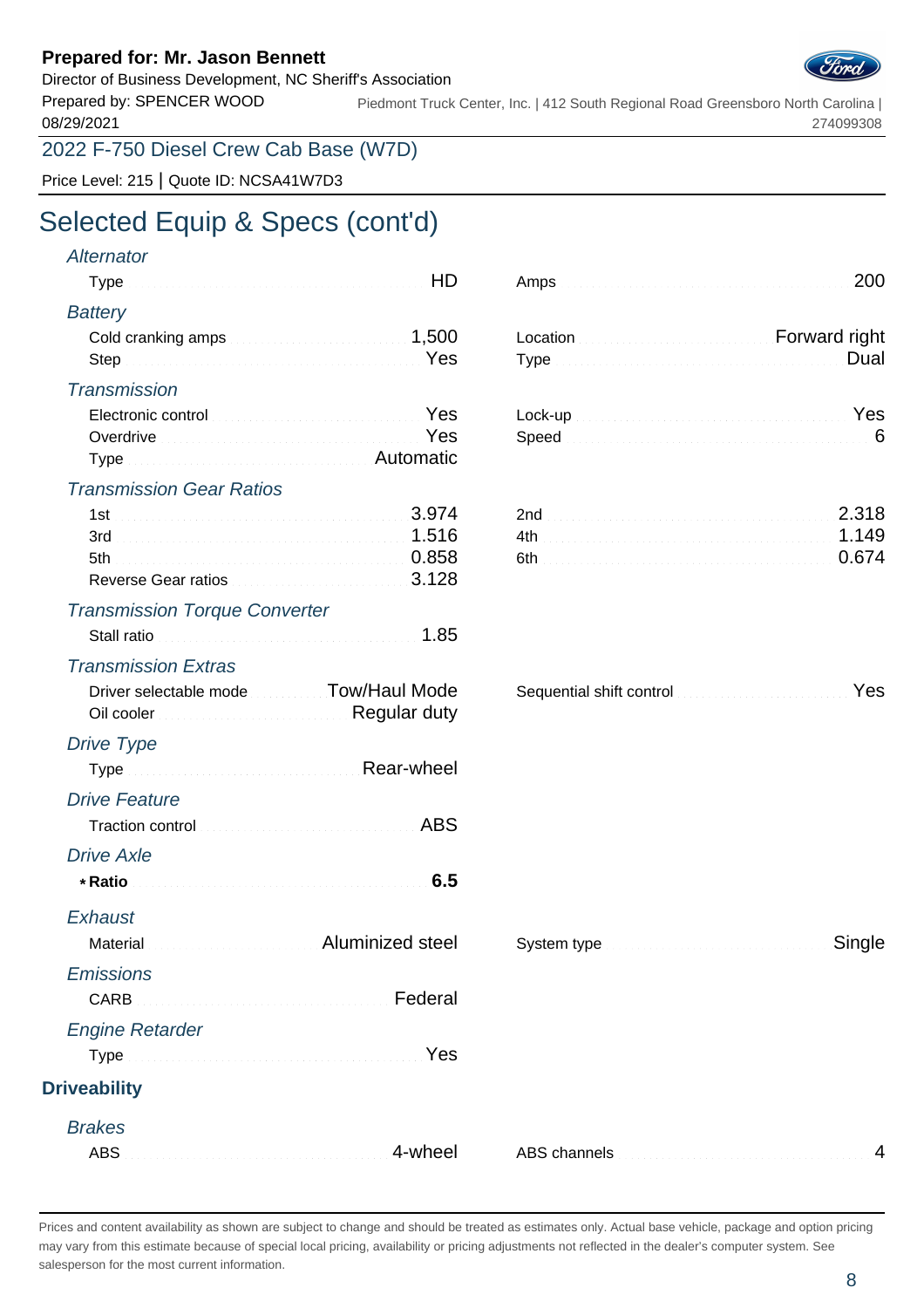Director of Business Development, NC Sheriff's Association

Prepared by: SPENCER WOOD 08/29/2021 Piedmont Truck Center, Inc. | 412 South Regional Road Greensboro North Carolina | 274099308

### 2022 F-750 Diesel Crew Cab Base (W7D)

Price Level: 215 | Quote ID: NCSA41W7D3

# Selected Equip & Specs (cont'd)

| Type continuous continuous control Hydraulic disc     | Vented discs <b>Committee Controllering Controllering Controllering Controllering Controllering Controllering Controllering Controllering Controllering Controllering Controllering Controllering Controllering Controllering Co</b> |
|-------------------------------------------------------|--------------------------------------------------------------------------------------------------------------------------------------------------------------------------------------------------------------------------------------|
| <b>Brake Assistance</b>                               |                                                                                                                                                                                                                                      |
| Yes                                                   |                                                                                                                                                                                                                                      |
| <b>Suspension Control</b>                             |                                                                                                                                                                                                                                      |
|                                                       |                                                                                                                                                                                                                                      |
| <b>Front Suspension</b>                               |                                                                                                                                                                                                                                      |
| Independence Material Mon-independent                 | Leaf                                                                                                                                                                                                                                 |
| <b>Front Spring</b>                                   |                                                                                                                                                                                                                                      |
| Type Manuscript Communication Tapered leaf            | Regular                                                                                                                                                                                                                              |
| <b>Front Shocks</b>                                   |                                                                                                                                                                                                                                      |
| Type Manuscript Account of Regular                    |                                                                                                                                                                                                                                      |
| <b>Rear Suspension</b>                                |                                                                                                                                                                                                                                      |
| Independence <b>Manual Community</b> Rigid axle       | Leaf                                                                                                                                                                                                                                 |
| <b>Rear Spring</b>                                    |                                                                                                                                                                                                                                      |
| Type Multi-leaf<br>Auxiliary <b>Auxiliary Rubber</b>  | Regular                                                                                                                                                                                                                              |
| <b>Steering</b>                                       |                                                                                                                                                                                                                                      |
| Activation Museum Hydraulic power-assist              | Type <b>Type Type Type Type Type Type Type Type Type Type Type Type Type Type Type Type Type Type Type Type Type Type Type Type Type Type Type Type Type Type Type</b>                                                               |
| <b>Steering Specs</b>                                 |                                                                                                                                                                                                                                      |
|                                                       |                                                                                                                                                                                                                                      |
| <b>Exterior</b>                                       |                                                                                                                                                                                                                                      |
| <b>Front Wheels</b>                                   |                                                                                                                                                                                                                                      |
| 22.5"<br>Diameter Manual Alexandre and Communications | 8.25"                                                                                                                                                                                                                                |
| <b>Rear Wheels</b>                                    |                                                                                                                                                                                                                                      |
| 22.5"                                                 | 8.25"                                                                                                                                                                                                                                |
| Yes<br>Dual                                           |                                                                                                                                                                                                                                      |
| <b>Front Tires</b>                                    |                                                                                                                                                                                                                                      |
| 82<br>Aspect                                          | 22.5"<br>Diameter                                                                                                                                                                                                                    |
| <b>BSW</b><br>Width                                   | Tread<br>G                                                                                                                                                                                                                           |
| 497<br><b>RPM</b>                                     |                                                                                                                                                                                                                                      |
| <b>Rear Tires</b>                                     |                                                                                                                                                                                                                                      |
| 82<br>Aspect                                          | 22.5"<br>Diameter                                                                                                                                                                                                                    |
| <b>BSW</b><br>11.0"                                   | Tread<br>LT load rating <b>Election Community Community</b> G                                                                                                                                                                        |
| Width                                                 |                                                                                                                                                                                                                                      |

| Type Design and Contract and Contract and Contract Leaf                                                        |
|----------------------------------------------------------------------------------------------------------------|
| Grade <b>Commission Commission Regular</b>                                                                     |
|                                                                                                                |
| Type Leaf                                                                                                      |
| Grade New York (2008) Stade (2008) Stade (2008) Stade (2008) Stade (2008) Stade (2008) Stade (2008) Stade (200 |
| Type <b>Manufacturers</b> Re-circulating ball                                                                  |
|                                                                                                                |
| 8.25"                                                                                                          |

| Width |  |  |  |  |  |  |  |
|-------|--|--|--|--|--|--|--|
|       |  |  |  |  |  |  |  |

| Tread <b>Exploration Contract Contract Contract Contract Contract Contract Contract Contract Contract Contract Contract Contract Contract Contract Contract Contract Contract Contract Contract Contract Contract Contract Contr</b> |  |
|--------------------------------------------------------------------------------------------------------------------------------------------------------------------------------------------------------------------------------------|--|
| LT load rating the community continuum and C                                                                                                                                                                                         |  |

| Diameter 22.5"                                         |  |
|--------------------------------------------------------|--|
| Tread <b>Material Community Community Community</b> AS |  |
|                                                        |  |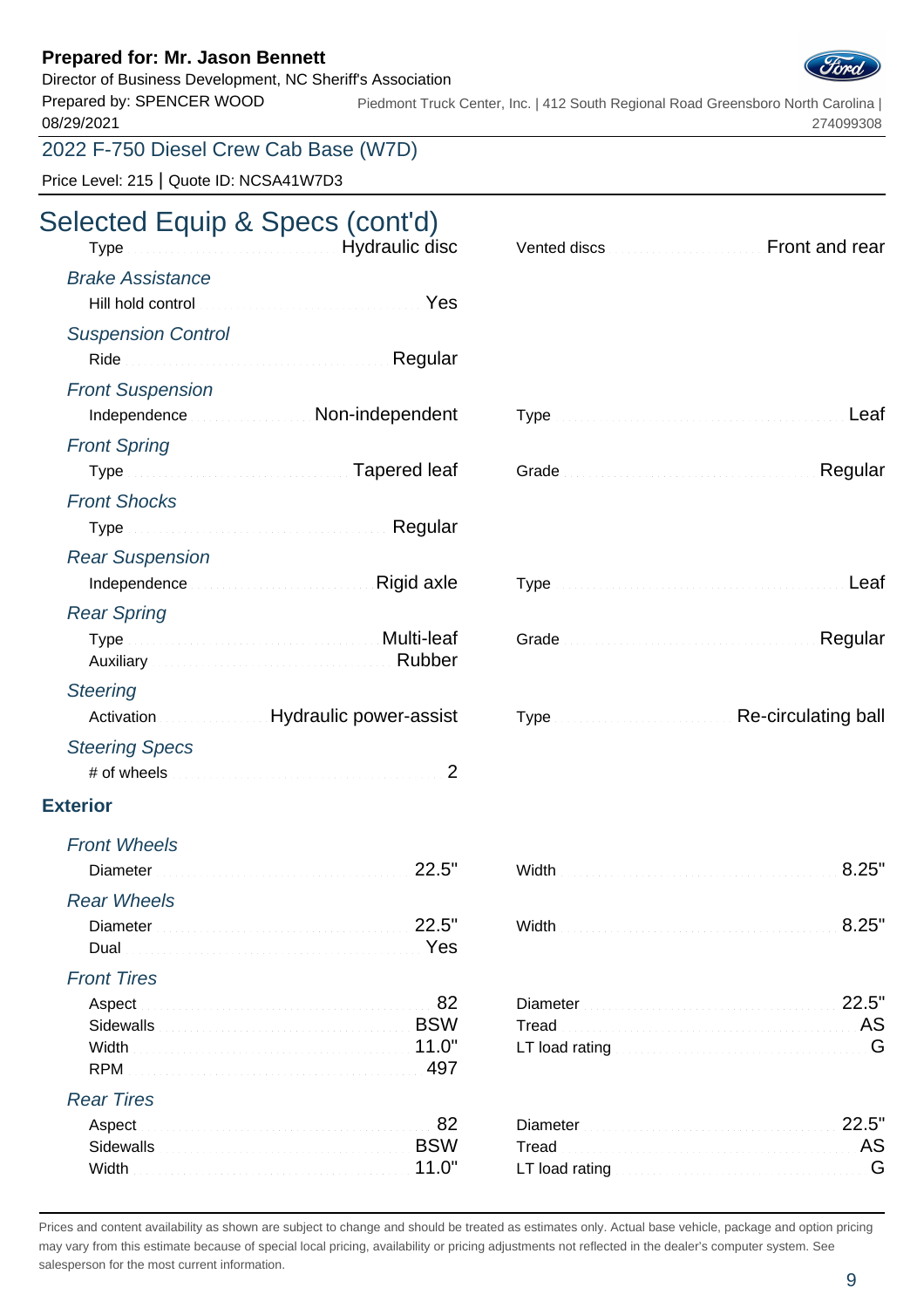Director of Business Development, NC Sheriff's Association

Prepared by: SPENCER WOOD 08/29/2021 Piedmont Truck Center, Inc. | 412 South Regional Road Greensboro North Carolina | 274099308

2022 F-750 Diesel Crew Cab Base (W7D)

Price Level: 215 | Quote ID: NCSA41W7D3

### Selected Equip & Specs (cont'd)<br>RPM<br>497 RPM

#### Wheels

| Front track <b>Executive Contract 2018</b> 83.8"                   |  |
|--------------------------------------------------------------------|--|
| Turning radius (to curb) Manuscript 25'                            |  |
| Wheelbase <b>Manual According to the United States and 182.0</b> " |  |

#### Body Features

| Side steps <b>Executive Contract Contract of Press</b> |  |
|--------------------------------------------------------|--|

#### Body Doors

| Door count           |              |
|----------------------|--------------|
| Right rear passenger | Conventional |

#### Exterior Dimensions

| Length 270.0"                                                                                                                                                                                                                        |                                                                                                                                                                                                                                      |  |
|--------------------------------------------------------------------------------------------------------------------------------------------------------------------------------------------------------------------------------------|--------------------------------------------------------------------------------------------------------------------------------------------------------------------------------------------------------------------------------------|--|
| Body height <b>Executive Contract Contract Contract Contract Contract Contract Contract Contract Contract Contract Contract Contract Contract Contract Contract Contract Contract Contract Contract Contract Contract Contract C</b> | Cab to axle <b>Cab to axle Cab to axle Cab to axle Cab to axle Cab to axle Cab to axle Cab to axle Cab to axle Cab to axle Cab to axle Cab to axle Cab to axle Cab to axle Cab to axle Cab to axle Cab to axle Cab to axle Cab t</b> |  |
| Axle to end of frame                                                                                                                                                                                                                 | Frame section modulus <b>Example 20</b> 15.1cu.in.                                                                                                                                                                                   |  |
| Frame yield strength (psi)                                                                                                                                                                                                           | Frame rail depth <b>Exercise Contract 200</b> 10.3"                                                                                                                                                                                  |  |
| Frame rail width <b>Exercise Contract Contract 2008</b> 3.1"                                                                                                                                                                         | Frame rail thickness <b>Community</b> 2.4"                                                                                                                                                                                           |  |
| Max RBM (in.-lbs.) 4,275,200.0                                                                                                                                                                                                       | Frame rail section <b>Example 2018</b> 2.5"                                                                                                                                                                                          |  |
| Front bumper to Front axle <b>Exercise 200</b> 29.0"                                                                                                                                                                                 | Nominal RBM (in.-lbs.) 4,211,200.0                                                                                                                                                                                                   |  |

#### **Safety**

#### **Seatbelt**

| Height adjustable <b>Expansion Community</b> Front |  |
|----------------------------------------------------|--|
|----------------------------------------------------|--|

#### **Seating**

| <b>Passenger Capacity</b>                    | 5                                                                                                                                |
|----------------------------------------------|----------------------------------------------------------------------------------------------------------------------------------|
| <b>Driver Seat</b>                           | <b>Bucket</b><br>Low                                                                                                             |
| Fore/aft<br><b>Passenger Seat</b>            | Manual Manual Albert (1988) (1989) (1989) (1989) (1989) (1989) (1989) (1989) (1989) (1989) (1989) (1989) (1989)<br><b>Bucket</b> |
|                                              | l ow                                                                                                                             |
| <b>Front Armrest</b><br>Driver <b>Driver</b> |                                                                                                                                  |

|                                                          | Rear track <b>Executive Contract 2008</b> 22.6"                                                         |  |
|----------------------------------------------------------|---------------------------------------------------------------------------------------------------------|--|
|                                                          | Turning radius (to bumper) Manuscription 26'                                                            |  |
|                                                          | Rear tire outside width <b>Exercise Accepts</b> 26.0"                                                   |  |
| dy Features                                              |                                                                                                         |  |
| Front splash guards <b>Constitution Constitution</b> Yes | Body material Composite/galvanized steel                                                                |  |
|                                                          | Front tow hook(s) $\ldots$ . $\ldots$ . $\ldots$ . $\ldots$ . $\ldots$ . $\ldots$ . $\ldots$ . $\ldots$ |  |
| $div$ Dooro                                              |                                                                                                         |  |

Left rear passenger Conventional

|                                                       | Body width <b>Election Contract Contract of South America</b> SO .7"                                                                                                                                                                |  |
|-------------------------------------------------------|-------------------------------------------------------------------------------------------------------------------------------------------------------------------------------------------------------------------------------------|--|
|                                                       | Cab to axle <b>Exercise 2008</b> 22.0"                                                                                                                                                                                              |  |
| Axle to end of frame and the state of the 49.0"       | Frame section modulus <b>Example 20</b> 15.1cu.in.                                                                                                                                                                                  |  |
| Frame yield strength (psi) $\ldots$ $\ldots$ 80000.0  | Frame rail depth <b>Exercise 2018</b> 10.3"                                                                                                                                                                                         |  |
| Frame rail width <b>Exercises</b> 2.1"                | Frame rail thickness <b>Community</b> C.4"                                                                                                                                                                                          |  |
|                                                       | Frame rail section <b>Example 2018</b> 2019 11:00 12:00 12:00 12:00 12:00 12:00 12:00 12:00 12:00 12:00 12:00 12:00 12:00 12:00 12:00 12:00 12:00 12:00 12:00 12:00 12:00 12:00 12:00 12:00 12:00 12:00 12:00 12:00 12:00 12:00 12: |  |
| Front bumper to Front axle <b>Exercise 2010</b> 39.0" | Nominal RBM (in.-lbs.) 1,211,200.0                                                                                                                                                                                                  |  |

|                    |        | Way direction control measure the control of 4 |       |
|--------------------|--------|------------------------------------------------|-------|
|                    | Manual |                                                |       |
| ssenger Seat       |        |                                                |       |
|                    |        |                                                | Fixed |
|                    |        | Way direction control manufactured and 2       |       |
|                    | Manual |                                                |       |
| <b>ont Armrest</b> |        |                                                |       |
|                    |        |                                                | Yes   |

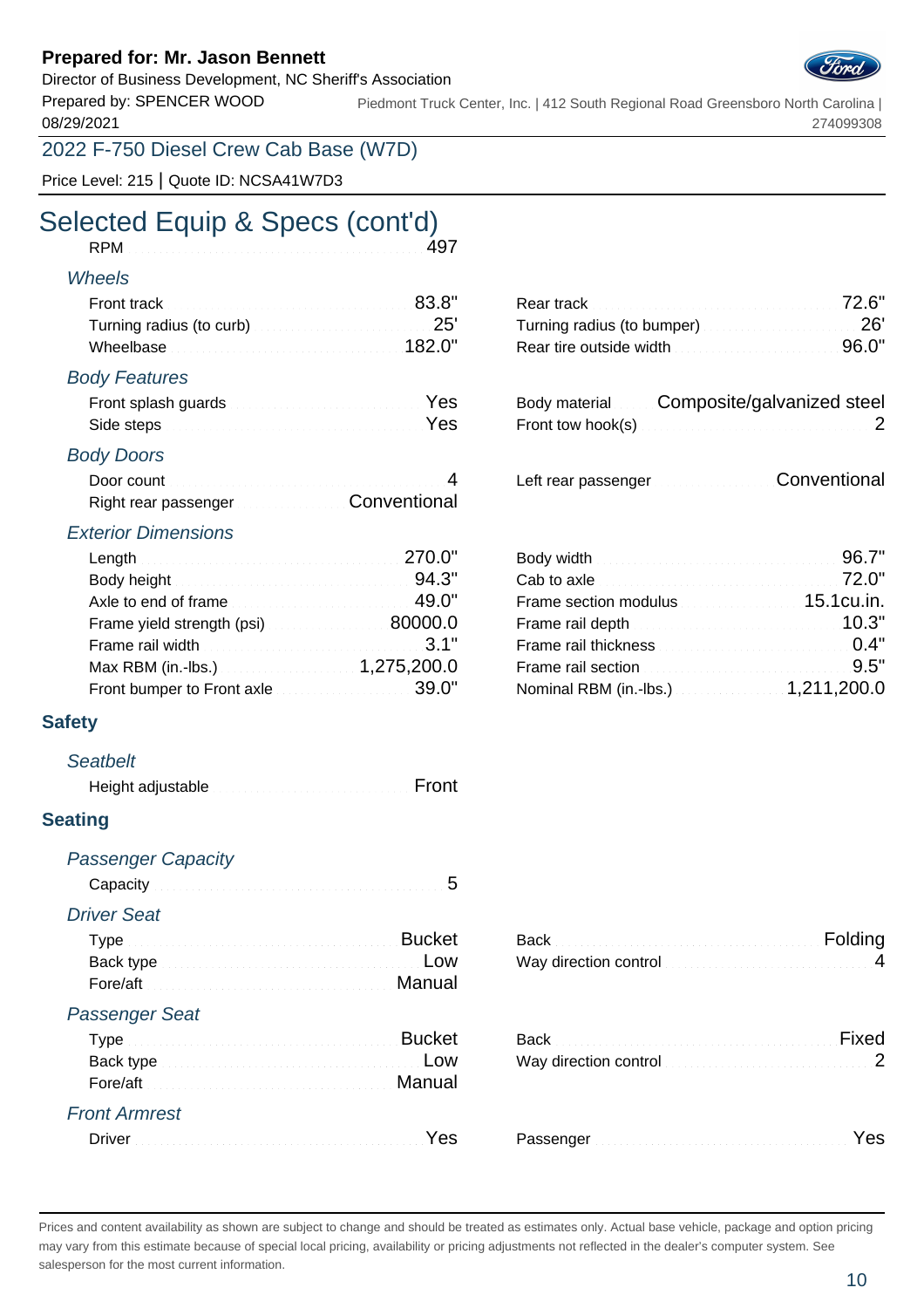Director of Business Development, NC Sheriff's Association

Prepared by: SPENCER WOOD 08/29/2021 Piedmont Truck Center, Inc. | 412 South Regional Road Greensboro North Carolina | 274099308

Price Level: 215 | Quote ID: NCSA41W7D3

# Selected Equip & Specs (cont'd)

| <b>Rear Seats</b>                                                                                                                                                      |                                                                       |
|------------------------------------------------------------------------------------------------------------------------------------------------------------------------|-----------------------------------------------------------------------|
| Descriptor Manual Communication Split-bench                                                                                                                            | Front                                                                 |
| Folding <b>60-40</b>                                                                                                                                                   | Folding position <b>Example 2016</b> Fold-up cushion                  |
| <b>Front Seat Trim</b>                                                                                                                                                 |                                                                       |
| Vinyl                                                                                                                                                                  | Carpet                                                                |
| <b>Rear Seat Trim Group</b>                                                                                                                                            |                                                                       |
| Vinyl                                                                                                                                                                  | Carpet                                                                |
| <b>Convenience</b>                                                                                                                                                     |                                                                       |
| <b>AC And Heat Type</b>                                                                                                                                                |                                                                       |
| Manual<br>Air conditioning <b>Air Conditioning</b>                                                                                                                     |                                                                       |
| <b>Audio System</b>                                                                                                                                                    |                                                                       |
| Auxiliary audio input March March 1999 March 1999                                                                                                                      | Radio Radio Radio Radio Reference all AM/FM stereo                    |
| Radio grade <b>Material Contract Contract Regular</b>                                                                                                                  | Yes                                                                   |
| <b>Audio Speakers</b>                                                                                                                                                  |                                                                       |
| Speaker type <b>Speaker</b> type <b>Speaker</b> type <b>Speaker</b> type <b>Speaker</b> type <b>Speaker</b> type <b>Speaker</b>                                        |                                                                       |
| <b>Audio Controls</b>                                                                                                                                                  |                                                                       |
| Steering wheel controls <b>Steering</b> Wes                                                                                                                            | Streaming audio <b>Streaming and Streaming Audio Action</b>           |
| <b>Audio Antenna</b>                                                                                                                                                   |                                                                       |
|                                                                                                                                                                        |                                                                       |
| <b>Cruise Control</b>                                                                                                                                                  |                                                                       |
| Cruise control  With steering wheel controls                                                                                                                           |                                                                       |
| <b>Convenience Features</b>                                                                                                                                            |                                                                       |
| Driver foot rest <b>Executive Contract Contract Private Private Private Private Private Private Private Private Pr</b><br>* Wireless phone connectivity Manuscript Mes | 2<br>Horn <b>Manual Account Account Account Account Dual electric</b> |
| Upfitter switches Material Communication of Pes                                                                                                                        |                                                                       |
| <b>Door Lock Activation</b>                                                                                                                                            |                                                                       |
| Manual                                                                                                                                                                 |                                                                       |
| <b>Instrumentation Type</b>                                                                                                                                            |                                                                       |
| Analog                                                                                                                                                                 |                                                                       |
| <b>Instrumentation Gauges</b>                                                                                                                                          |                                                                       |
| Yes                                                                                                                                                                    | Yes                                                                   |
| Yes<br>Engine temperature                                                                                                                                              | Yes                                                                   |

| Engine temperature www.communications. Yes | Oil temperature <b>Committee Committee Committee Committee</b> |  |
|--------------------------------------------|----------------------------------------------------------------|--|
|                                            | Engine hour meter <b>Example 20</b> Section 1995               |  |

| Oil temperature <b>Constitution Communication</b> Yes |  |
|-------------------------------------------------------|--|
|                                                       |  |

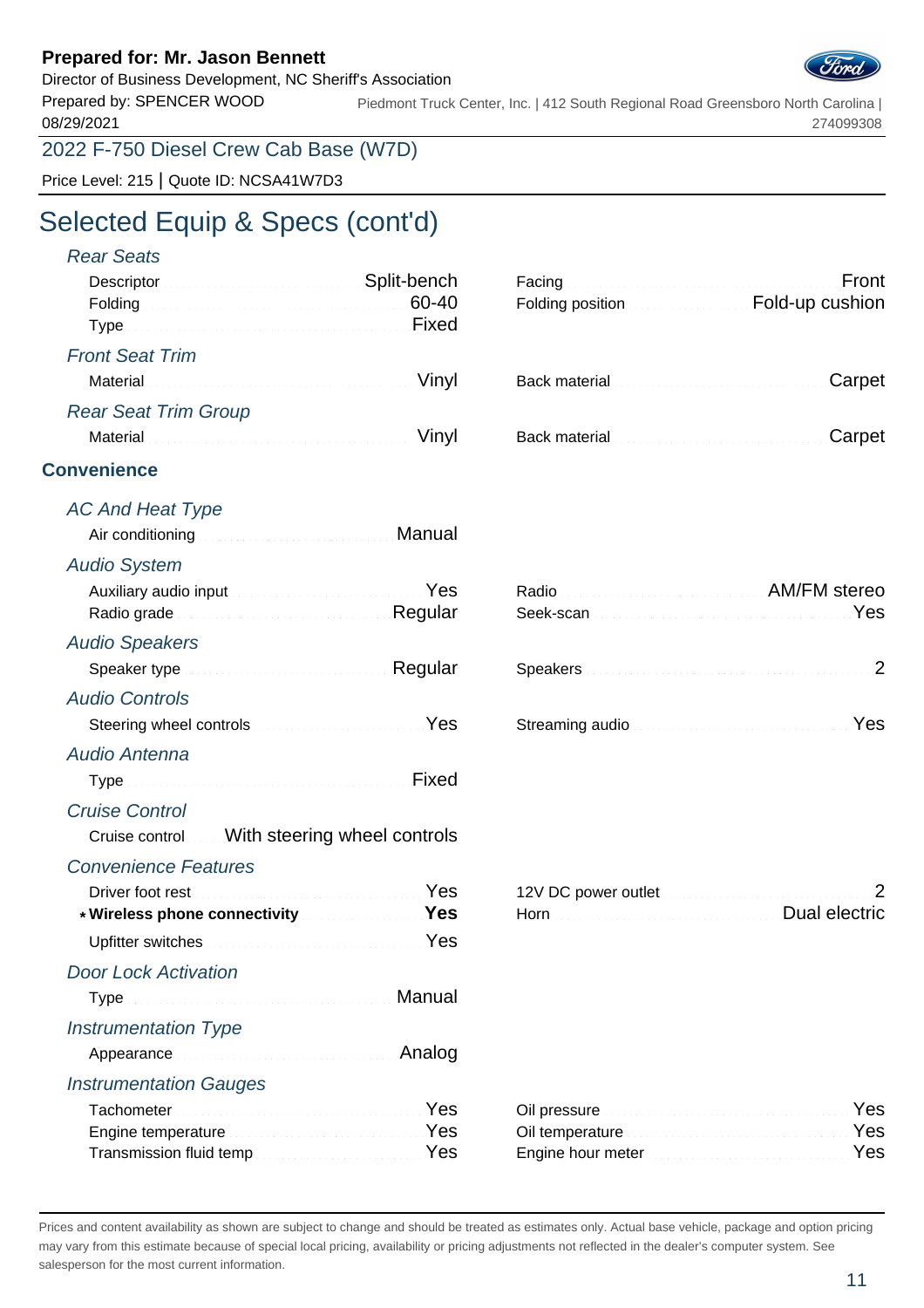Director of Business Development, NC Sheriff's Association

Prepared by: SPENCER WOOD 08/29/2021 Piedmont Truck Center, Inc. | 412 South Regional Road Greensboro North Carolina | 274099308

2022 F-750 Diesel Crew Cab Base (W7D)

Price Level: 215 | Quote ID: NCSA41W7D3

### Selected Equip & Specs (cont'd)

| Yes                                                                                     |
|-----------------------------------------------------------------------------------------|
|                                                                                         |
|                                                                                         |
| Yes                                                                                     |
|                                                                                         |
|                                                                                         |
|                                                                                         |
| Yes                                                                                     |
|                                                                                         |
|                                                                                         |
| Manual                                                                                  |
|                                                                                         |
|                                                                                         |
|                                                                                         |
|                                                                                         |
|                                                                                         |
|                                                                                         |
|                                                                                         |
|                                                                                         |
| Speed sensitive wipers <b>Speed Sensitive West Speed Sensitive West Speed Sensitive</b> |
|                                                                                         |
|                                                                                         |
|                                                                                         |
|                                                                                         |

Location **Steering column lever** 

Mirror New Yes

Coverage **Euler Material Clother Clother Clother Clother Clother Clother Clother Clother Clother Clother Clother** 

| Battery <b>Executive Committee Committee Committee Committee Committee Committee Committee Committee Committee Committee Committee Committee Committee Committee Committee Committee Committee Committee Committee Committee Com</b> |  |
|--------------------------------------------------------------------------------------------------------------------------------------------------------------------------------------------------------------------------------------|--|
|                                                                                                                                                                                                                                      |  |
|                                                                                                                                                                                                                                      |  |
| Brake fluid <b>Commission Commission Commission</b> Yes                                                                                                                                                                              |  |

| <b>Manual Manual Commission of Manual Administration of Manual Administration of Manual Administration of Manual </b><br>Tilting |  |
|----------------------------------------------------------------------------------------------------------------------------------|--|
|----------------------------------------------------------------------------------------------------------------------------------|--|

|  |  | Material <u>Cloth</u> |  |
|--|--|-----------------------|--|
|  |  |                       |  |
|  |  |                       |  |

### Trim Feature

**Headliner** 

Floor Trim

Passenger Visor

**Interior**

Prices and content availability as shown are subject to change and should be treated as estimates only. Actual base vehicle, package and option pricing may vary from this estimate because of special local pricing, availability or pricing adjustments not reflected in the dealer's computer system. See salesperson for the most current information.

Coverage **Eulers Covering Covering Covering Covering Vinyl/rubber**